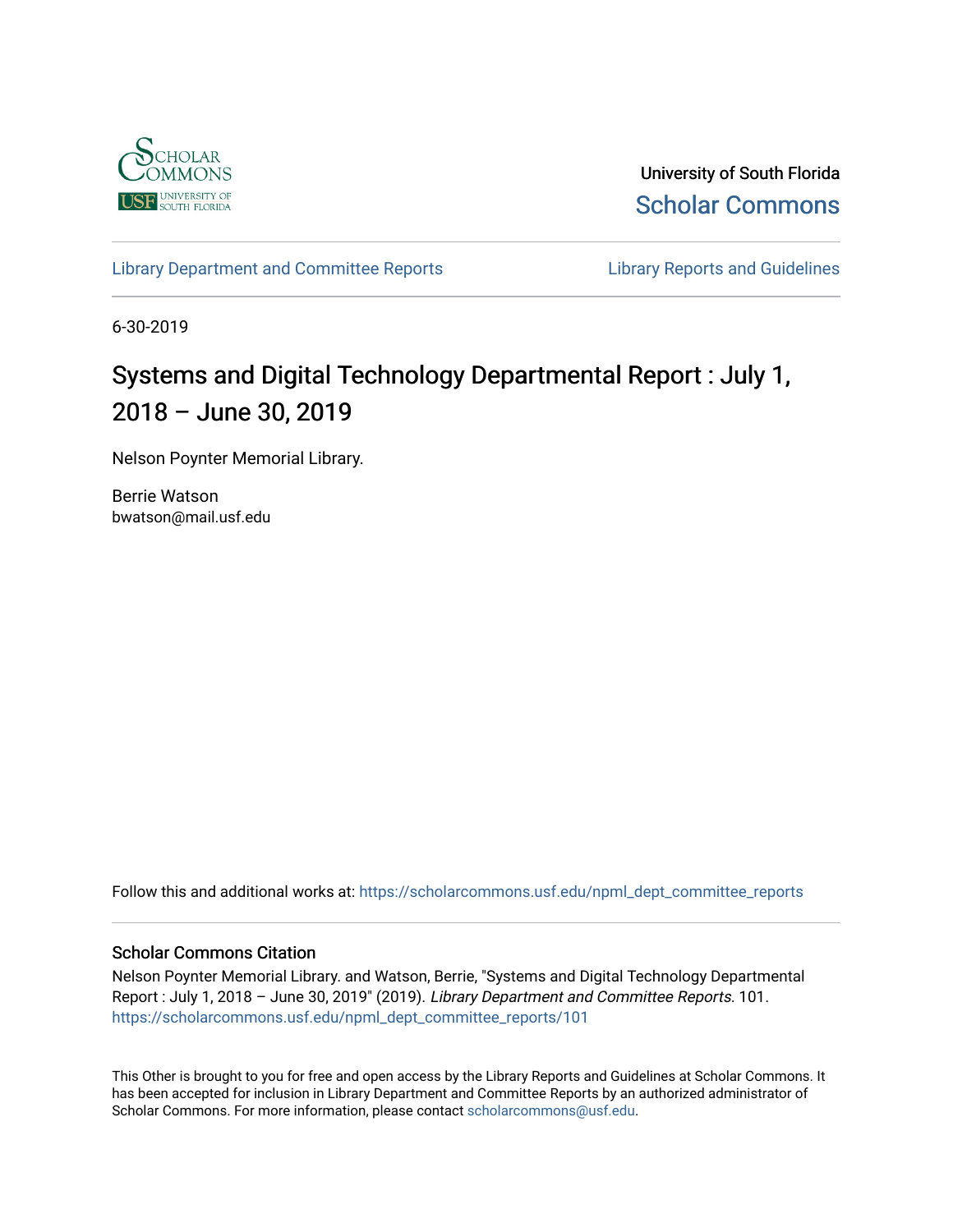# **Systems and Digital Technology Departmental Annual Report**

July 1, 2018 – June 30, 2019



University of South Florida St. Petersburg *Compiled by Berrie Watson*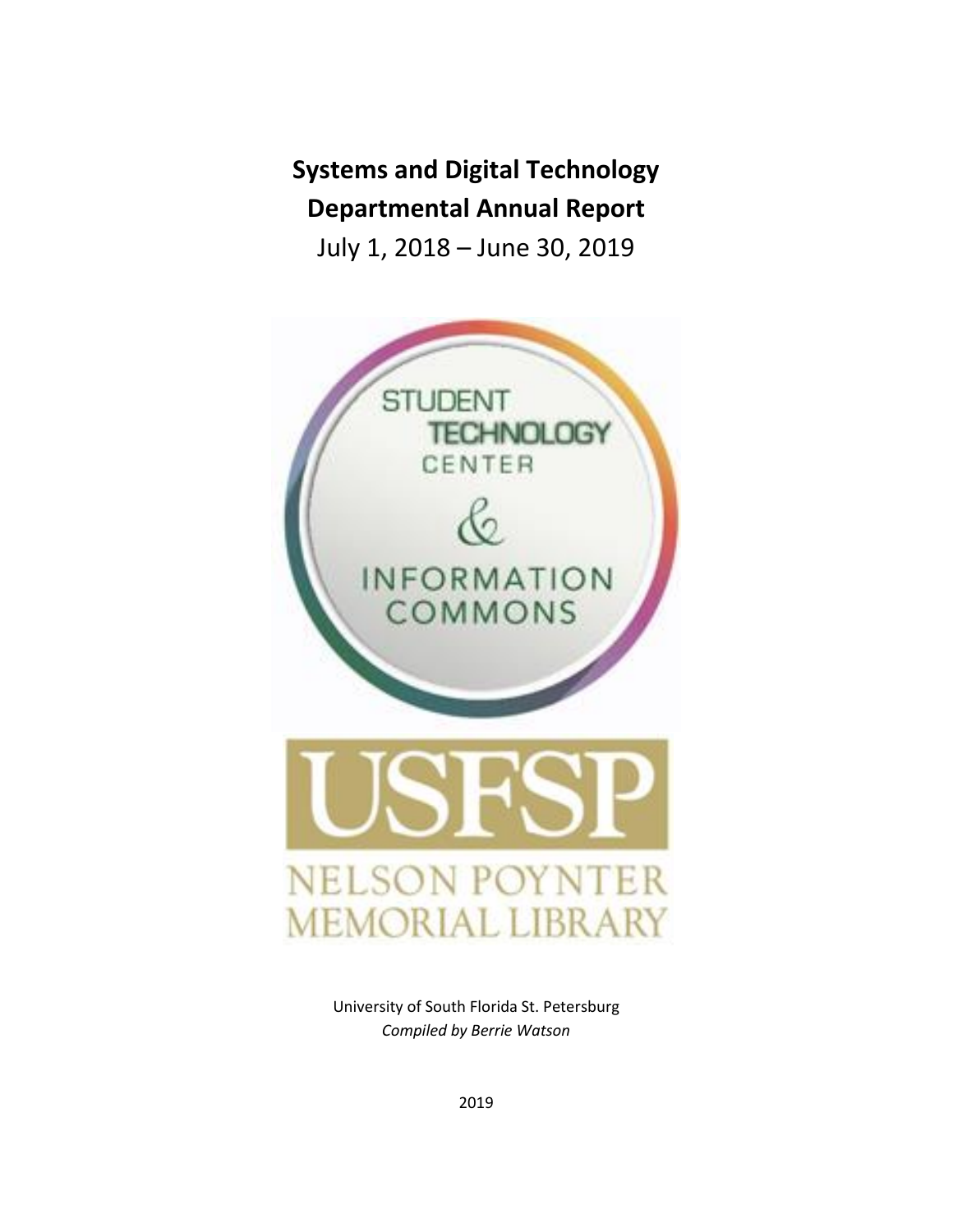## **Department Overview**

A primary USFSP technology provider in support of the library and services to USFSP students, the Systems and Technology office supports USFSP computing through multiple service endpoints. These include the Student Technology Center, a technology-enhanced student collaboration space, the library web presence, computing and networking technology for the library building's over 200 network device footprint, as well as first tier support for ALEPH, the library management system and other support systems. These various offerings deliver computing services and resources to students, faculty, and staff of USFSP and visiting members of the USF system.

The department consists of Berrie Watson, Department Head (A&P) with duties as system administrator, network manager, and web developer, joined by Mark Couch, Systems Analyst (A&P) with duties as desktop support coordinator and administrator for student/public technology and OLITS computing support. The manager of the Student Technology Center (OPS), Summer Natali, manages a studentbased helpdesk, digital makerspace, STEM electronics area, video recording booth and a training/facilitated student learning room.

## **Significant Departmental Accomplishments**

## **Student Technology Center STEM Offerings**

The STC has hosted 3 Virtual Reality events, with attendance increasing by 10-15 individuals each time. Facilitated learning through training workshop attendance also increased, with SPSS being the most in demand, but Photoshop and Excel also gaining interest. Additional sessions in support of Lynda.com/LinkedIn Learning, SPSS, Canvas and Google Docs are scheduled for Fall 2019 within the space.

Faculty are consistently contacting the center for support on specific projects, especially involving MyStudio booth and embedding videos. Dr. Ann-Marie Gunn has reached out about learning Adobe Spark and instructs her students to visit the STC for tutorials. The student assistants have designated time allocated to a specific resource in the Makerspace for additional knowledge and assistance to any student interested in using the product. The STC recently acquired a 3D printer and accompanying software and slicer programs, and has developed a roll-out plan and scheduling system to allow students progressive access to technology as they are properly trained. Classroom and personal project progress will be recorded via spreadsheet.

Lastly, the STC recently partnered with Dr. Sandra Jackson and took part in the planning, ordering, and event scheduling for the STEM Robotics Summer Camp for middle grades. Circuits with Arduino coding, and color coding with Ozobot robots were topics presented.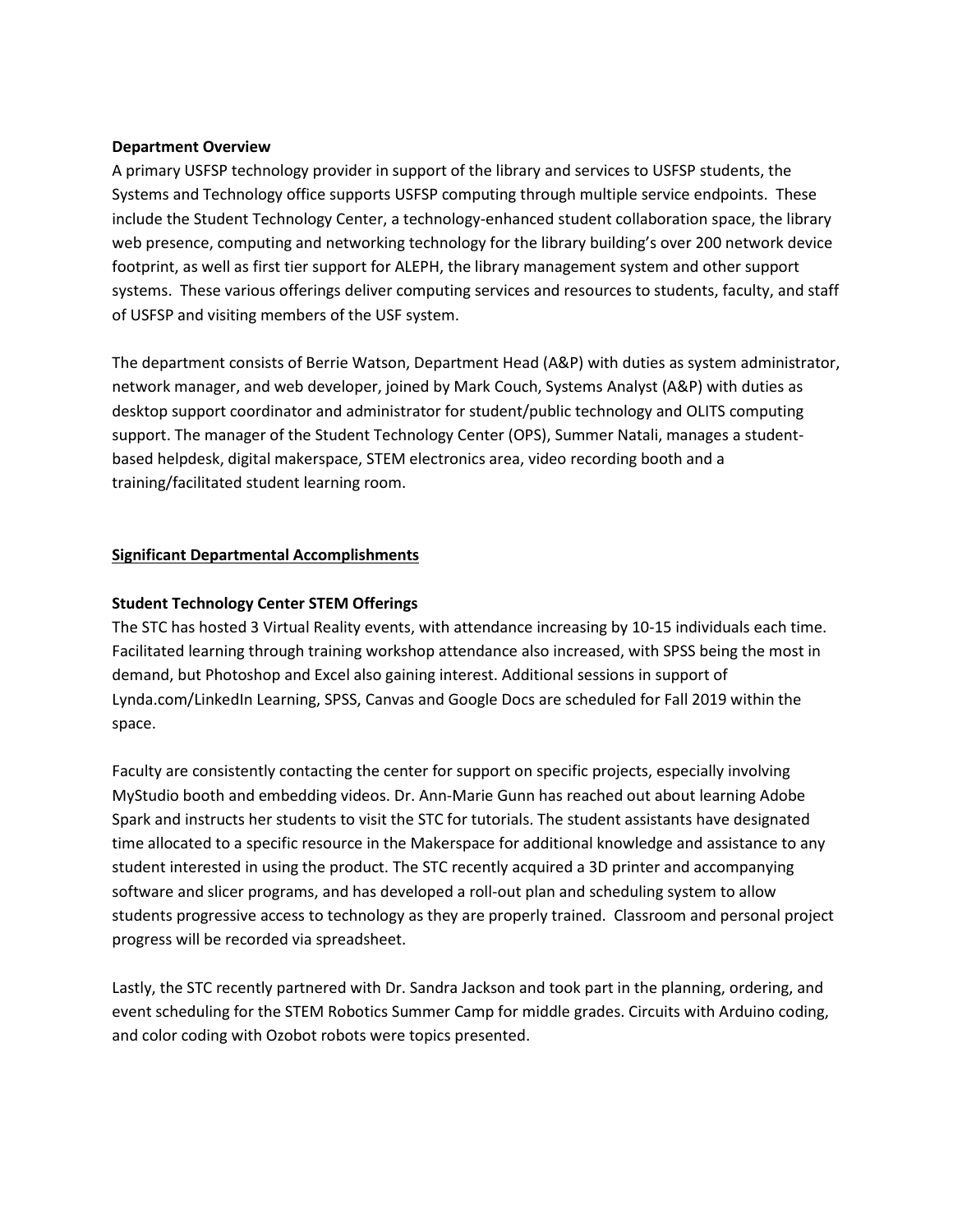## **Study Room Reservation System Implementation, Video Asset Migration**

Study room reservations transitioned from a simple paper callback list to a fully online reservation system through the SpringShare LibCal product, and was made more user-friendly through use of NetID authentication, removing a confirmation step from the process. Positioning of the reservation process behind the NetID system increases security for student information and protects from false bookings. Significant frustration and staff time have been reduced.

Two thirds of hosted videos were relocated to the digital archive, so that the collections and the videos are stored in one location through BePress. The video streaming service was brought online in 2019, quite late in the period but the process was swift due to a standard MP4 video format, which had been adopted prior to the move. A third of the videos remain, to be moved in the next FY. The process should be applied to all videos including those hosted on other platforms, copies on BePress have contractual protections for preservation.

AppGuides software information site is ready for publication and promotion. All USFSP computing areas, virtual and on-campus are represented. Next steps are to place a link on all student NetID menus for USFSP, and approach the owner of software.usf.edu for a cross link from that site to our guides. Future directions could also include expanding the concept to all USF system locations with a Systems Tech Fee initiative, if response rates and traffic is high after promotion efforts.

## **Staff Computer Refresh and Upgrade to Windows 10**

Additional computers were allocated by the USFSP administration to support faculty office upgrade for this project, and were distributed as needed to meet Windows 10 minimum hardware requirements. All staff desktop computers were upgraded to the Office 2016 suite of applications, and all student use computers saw adoption of site-licensed software such as the Adobe Creative Cloud Suite, SPSS, Acrobat, ArcGIS, JMP and internet browsers.

#### **Infrastructure Improvements**

The primary network infrastructure component, a fiber optic network switch was upgraded to a Cisco 9000 series aggregate switch, allowing a faster backbone connectivity potential of 40GB. All connections from all datacom rooms throughout the library were migrated to the new equipment, which features swappable fans, power supplies and port types adding to the versatility and longer life. Future directions for the infrastructure include network segmentation of the fiber optic devices supporting computing vs camera, phone and wireless infrastructures. Segmentation will provide appropriate speeds and redundancy for both networks.

#### **New IT Locker System Purchased and Implemented for Student Use**

Made available through a registration process at the STC, students can power their own devices, and check out laptops independently. STEM accessories cannot be added to the system due to all devices being secured through power connections which unfortunately have no standard for electronics. While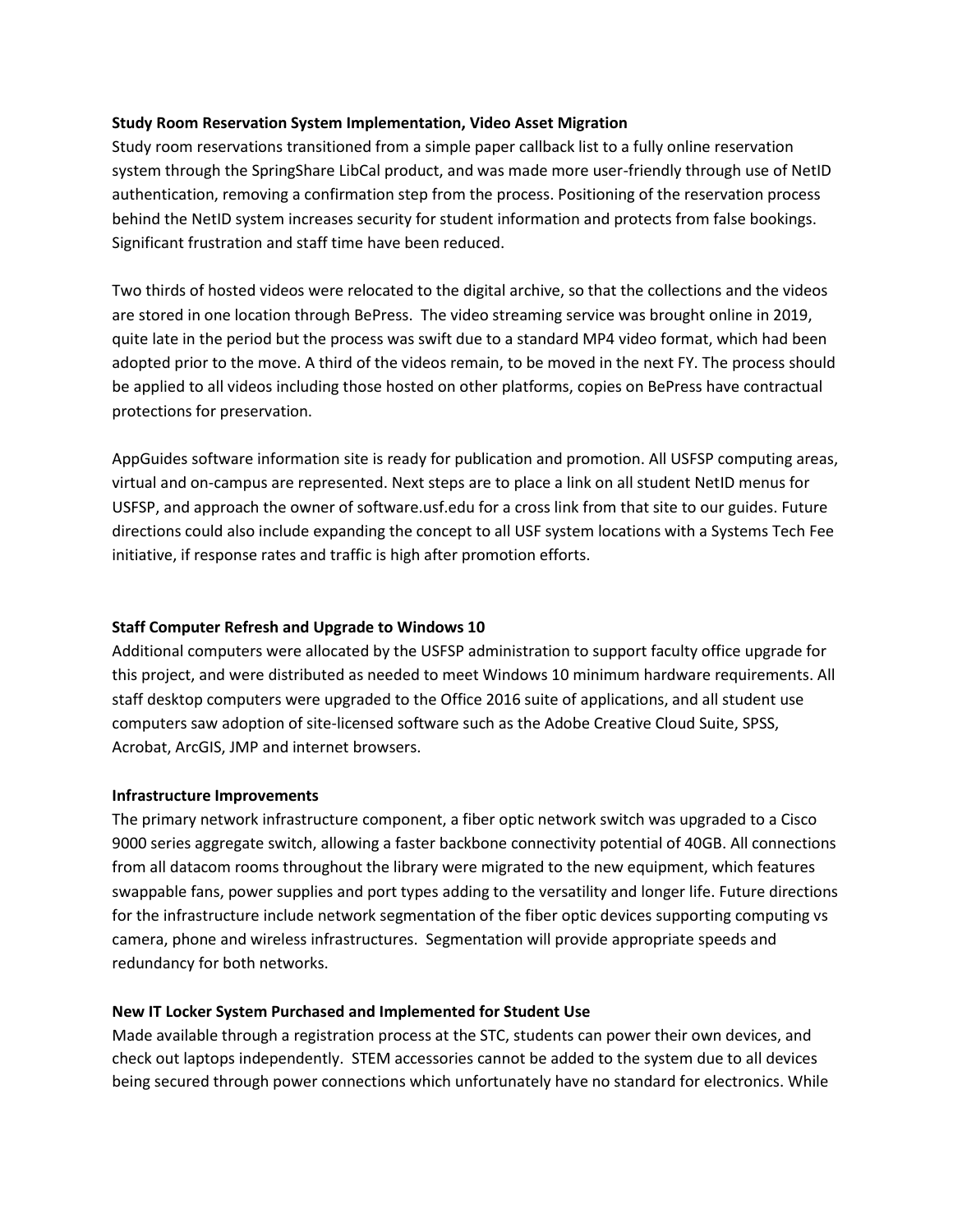STEM technology installed includes a variety of circuit building, robotics, and microcontroller devices, the IT locker system is currently limited to Apple, and Dell laptops.

Additional Accomplishments

- An emergency duress button system was installed in two locations within the library, both at Circulation and the Student Technology Center.
- Three new computing furniture items were added with year-end funding, will be networked and electrified for use in the next year.
- Multiple Technology Fee funded projects were proposed and funded, including anti-virus infrastructure & server, vSAN storage, student-use computing components, and minor network components to support additional POE (power over ethernet) capability.
- Videos have been hosted on the USFSP Digital archive for the first time. A third of the videos remain to either be moved or removed from the old video server, that may be decommissioned or role changed as a result.
- Along with the NAGIOS intrusion detection system, several security changes were made to reduce the library's attack surface and reduce vulnerabilities. Servers were retired and network changes made in support of this initiative.
- Apple virus protection was added to all laptops and staff machines. Additional management system, JAMF may be used to automate some upgrades in the next year, Mark Couch will assume responsibility for testing and recommending use.

## **Future Directions**

## **vSAN Storage Backup Allocated and Older EMC Storage Array Devices Decommissioned**

The vSAN storage array, which has been installed but not yet configured, will provide storage to replace multiple EMC storage arrays. As the data is migrated, older storage will be decommissioned to save energy and reduce the infrastructure footprint. OLITS data will be a next step in expansion of this unit, as the OLITS EMC storage array has reached end of life.

## **Implementation of Additional Technology**

USFSP Technology Fee initiatives have purchased new equipment for library laptop replacement, student desktop replacement in the Information Commons and refresh of the POY 218 library instruction lab. Also, computing will be available from all study rooms within the library, and expansion of the test of the same conducted on the 1st Floor. OLITS will replace the POY 218 projection system with a large monitor, including all equipment in the instruction station which will be made available for Fall semester 2019.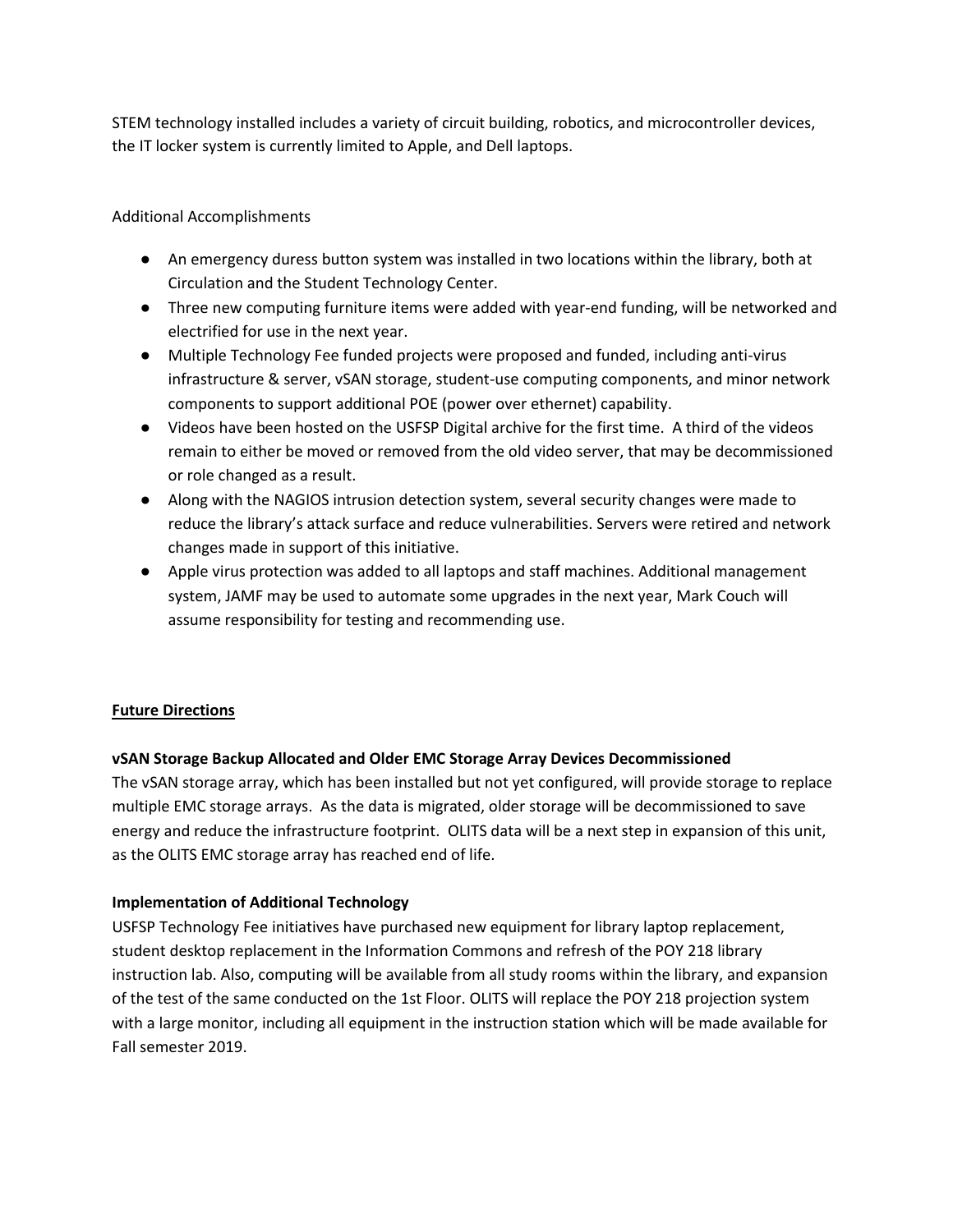### **AppGuides Web Development and Marketing**

The AppGuides site functional items have been increased, and nearly all areas and applications have had additions in content making the site more useful. A USF System Tech Fee proposal may be necessary to fund this effort, at which time the service would be a USF System service for all campuses and locations.

## **Digital Commons Implementation**

The USF Tampa library houses an area of specialized computers, called the Digital Commons. This space allows users to use the Adobe Creative Suite of applications on more robust computing platforms, including iMac machines. We will mirror this offering in the training room and north atrium area, with workstation option and software. The STC will consider additional equipment for use that expands students' ability to process video and audio, similar to USF Digital Commons. Marketing will follow availability of the new equipment and services.

## **Services to OLITS**

The Systems department has supported a major hardware refresh project for Instructional Designers and Classroom support staff, completed in the next period. Additional storage may be recommended to replace an older OLITS-specific storage appliance, to unify library and OLITS storage onto the vSAN platform as funds allow.

## **Significant Staff Accomplishments**

#### **Berrie Watson:**

Library Service:

 Library Leadership Team, Member Library Web Committee, Chair Faculty Learning Community, Immersive Technology Augmented Reality/VR Professional Service: VMWare Users Group, Active Fee Paying Member VMWorld Conference and Training Event, Attendee

#### **Mark Couch:**

Professional Development:

USFSP Student, majoring in Information Systems Management Expected graduation date: Spring '20

#### **Summer Natali:**

Library Service:

Faculty Learning Community, Data Management Summer Technology Camp, teaching support Professional Service:

Various STEM-Related Events, Attendee